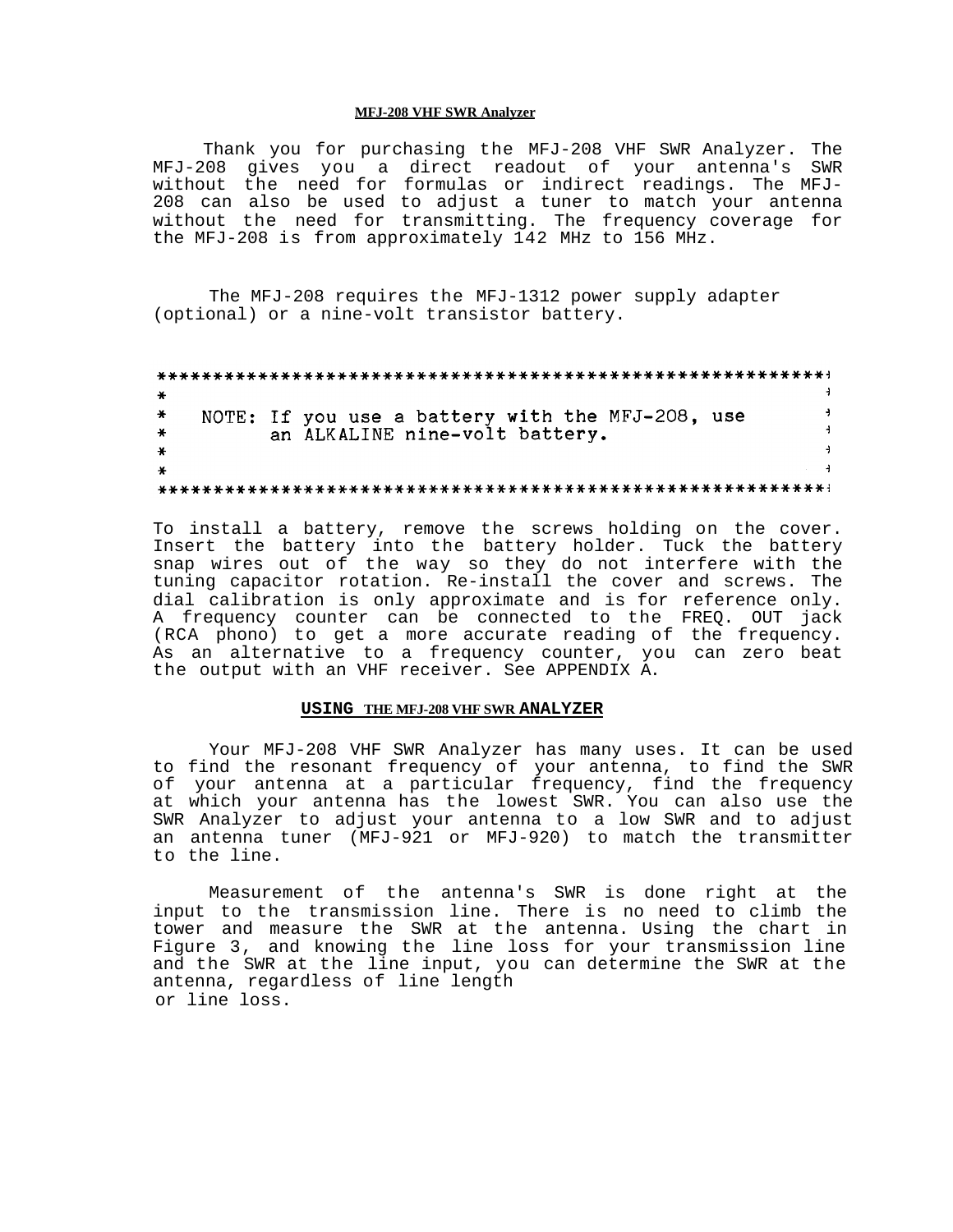### I. **Measure the antenna's SWR at a particular frequency.**

- 1. To check the SWR of your antenna, connect the antenna with a PL-259 connector to the ANTENNA connector on the MFJ-208.
- NOTE: If you are using coax as your feedline, connect the coax directly to the UHF connector marked ANTENNA. If you are using an open-wire feedline, wire the feedline to a PL-259 connector, then attach it to the ANTENNA connector of the MFJ-208.
	- 2. Push the power button to ON. The LED should light. 3.
	- Adjust the frequency dial of the SWR ANALYZER to read the frequency at which you want to check the SWR.
	- 4. Read the SWR from the meter.

This is the SWR at the INPUT TO THE TRANSMISSION line looking toward the load (antenna). To determine the SWR at the antenna, use Figure 3 in APPENDIX D.

5. Using steps 1 through 5, you can make a plot of SWR versus FREQUENCY for your antenna. Just plot the SWR at many different frequencies. APPENDIX B has an SWR vs. FREQUENCY chart. We suggest you make photocopies of this chart so you can use it for several antennas.

# **II. Find the frequency at which the antenna has the lowest SWR.**

- 1. Connect the antenna to the MFJ-208 as in step I.
- 2. Push the power button to ON.
- 3. Adjust the TUNE control throughout its range until the SWR meter reads its lowest value. Read the frequency on the tuning dial. Read the SWR on the meter.

### III. **Adjust the antenna** for 1:1 SWR.

- 1. Turn the frequency TUNE knob until the pointer is on the freq at which you want to tune the antenna.
- NOTE: For accuracy, use a frequency counter attached to the COUNTER output on the SWR ANALYZER or zero-beat against the receiver.
	- 2. Read the SWR on the meter. If the meter reads other than 1:1 SWR, adjust the antenna until the antenna reads 1:1 SWR (or lowest value obtainable).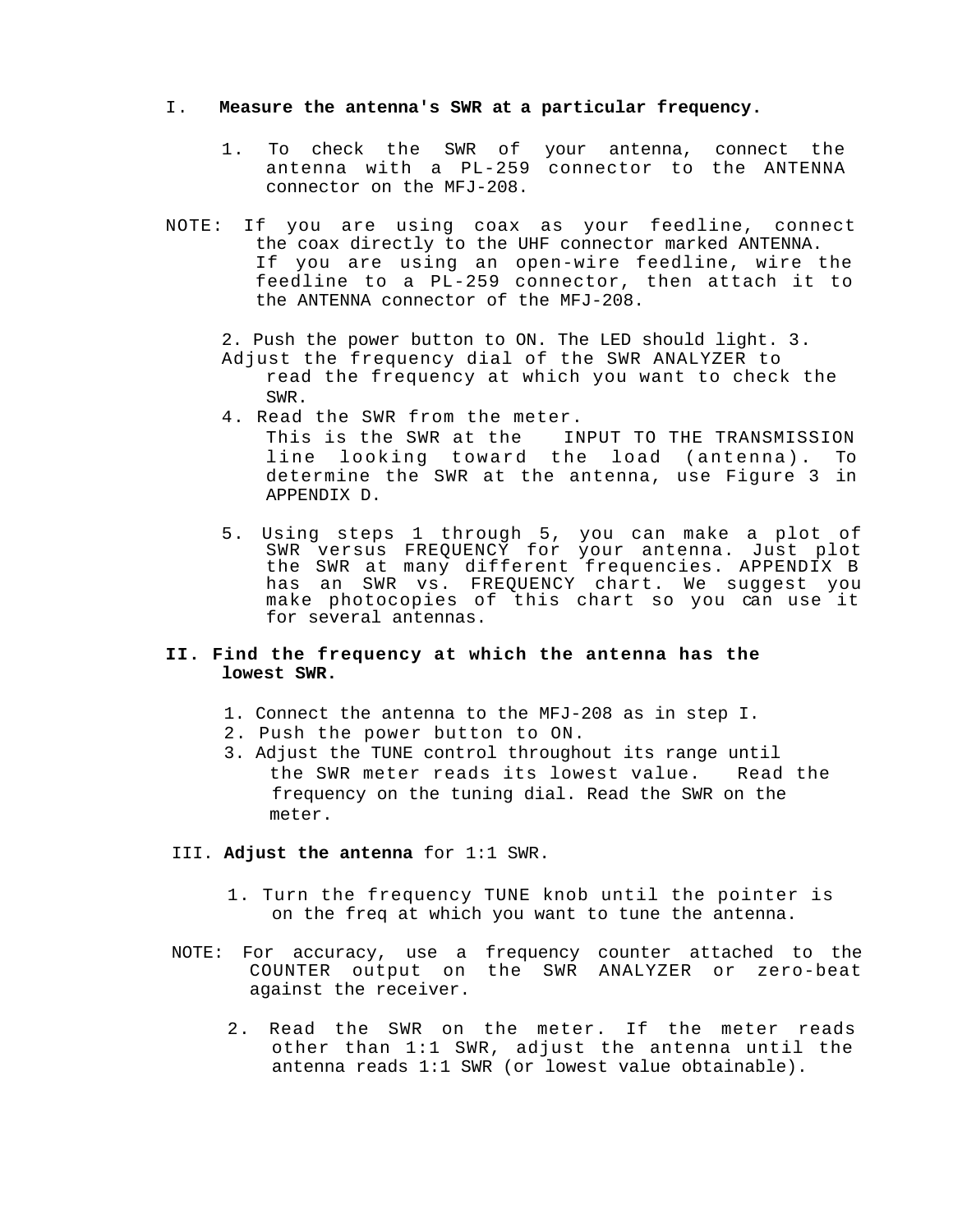NOTE: The MFJ-208 can tell you whether the antenna elements are too short or too long. If you find the antenna's resonant frequency is too low, then the elements are too long. If the resonant frequency is higher than you want, then the elements are too short.

If you are adjusting an antenna for the first time, it is recommended you start with elements a little too long, then shorten to resonance. Again, the SWR for your particular antenna may never get as low as 1:1. Adjust for the lowest reading.

## **IV. Using the MFJ-208 to adjust an antenna tuner.**

- 1. Connect the antenna to the antenna tuner connector marked ANTENNA, then connect the tuner connector marked TRANSMITTER to the MFJ-208 connector marked ANTENNA.
- 2. Push the power to the ON position.
- 3. Set the frequency dial to the desired operating frequency. Adjust the tuner's controls until the meter on the MFJ-208 indicates 1:1 SWR (nulls).
- 4. Disconnect the MFJ-208 completely and connect the tuner to the transmitter.
- 5. Push the power switch to the OFF position when you are finished checking the SWR.

#### \* CAUTION: Never transmit through the MFJ-208. Take the MFJ-208 completely out of line before transmit- \*  $\star$  $\ast$ ting! Damage to your MFJ-208 may result if it \*  $\bullet$ is left in line.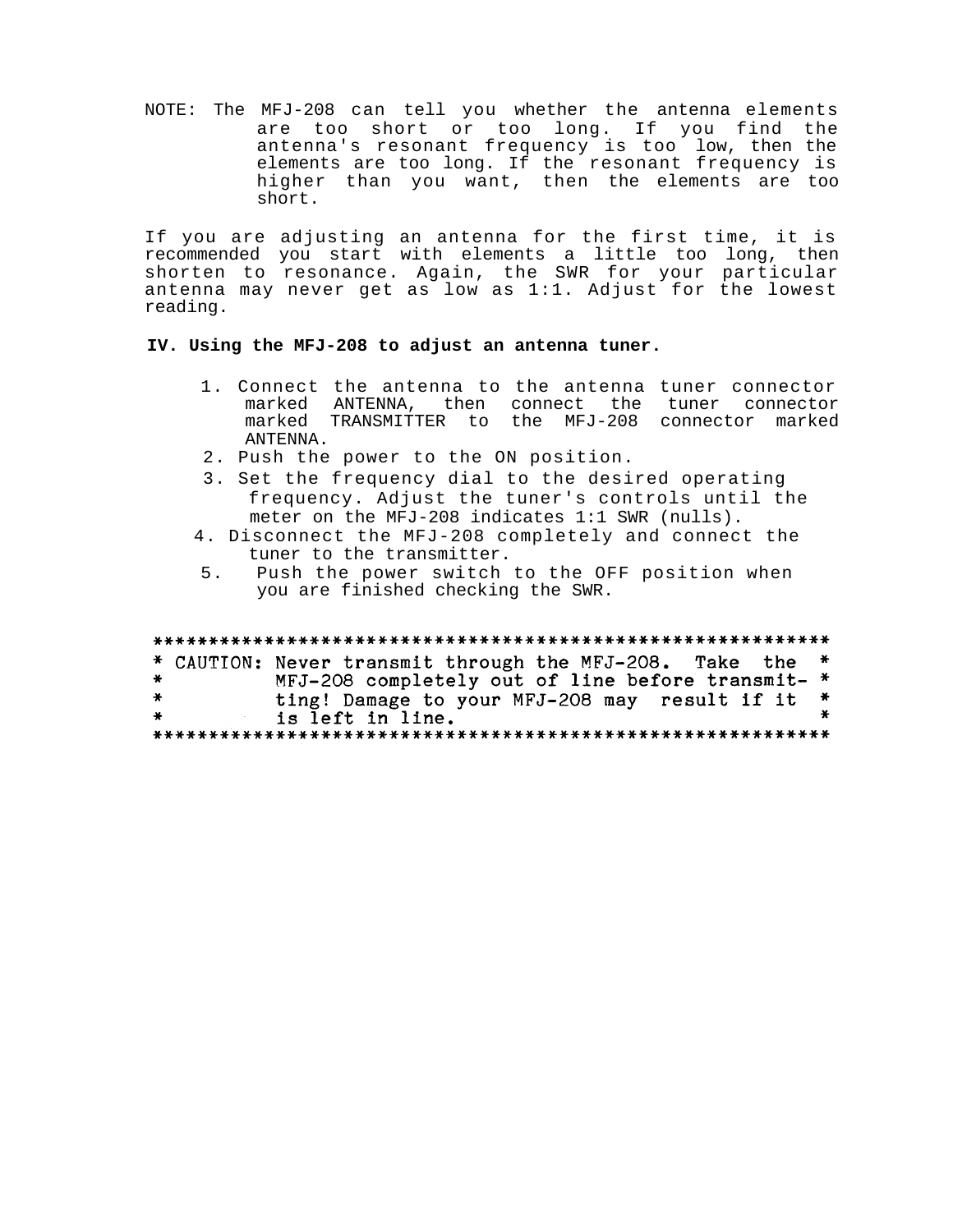We recommend using the MFJ-1702 coax switch as in the diagram below: WARNING: NEVER TRANSMIT WHILE THE MFJ-1702 COAX SWITCH IS SWITCHED



#### SWR ANALYZER

TO A if the XMTR is connected to B.

Damage to your radio can occur.

TRANSMIT ONLY WHEN THE COAX SWITCH IS SWITCHED TO THE CONNECTOR TO WHICH THE XMTR IS CONNECTED.

If the XMTR input is on B, then transmit only when the coax switch **is in** position B.

If the XMTR input is on A input, transmit only when the coax switch **is in** position **A.**

The center conductor of the UNSELECTED position is grounded, so transmitting into B while the switch is thrown to **A will** cause you to be transmitting into a dead short to ground.

NOTE: MFJ ENTERPRISES,INC. will NOT **be liable for any** damage to your radio or other equipment due to improper connection or use of the MFJ-1702 **coax** switch.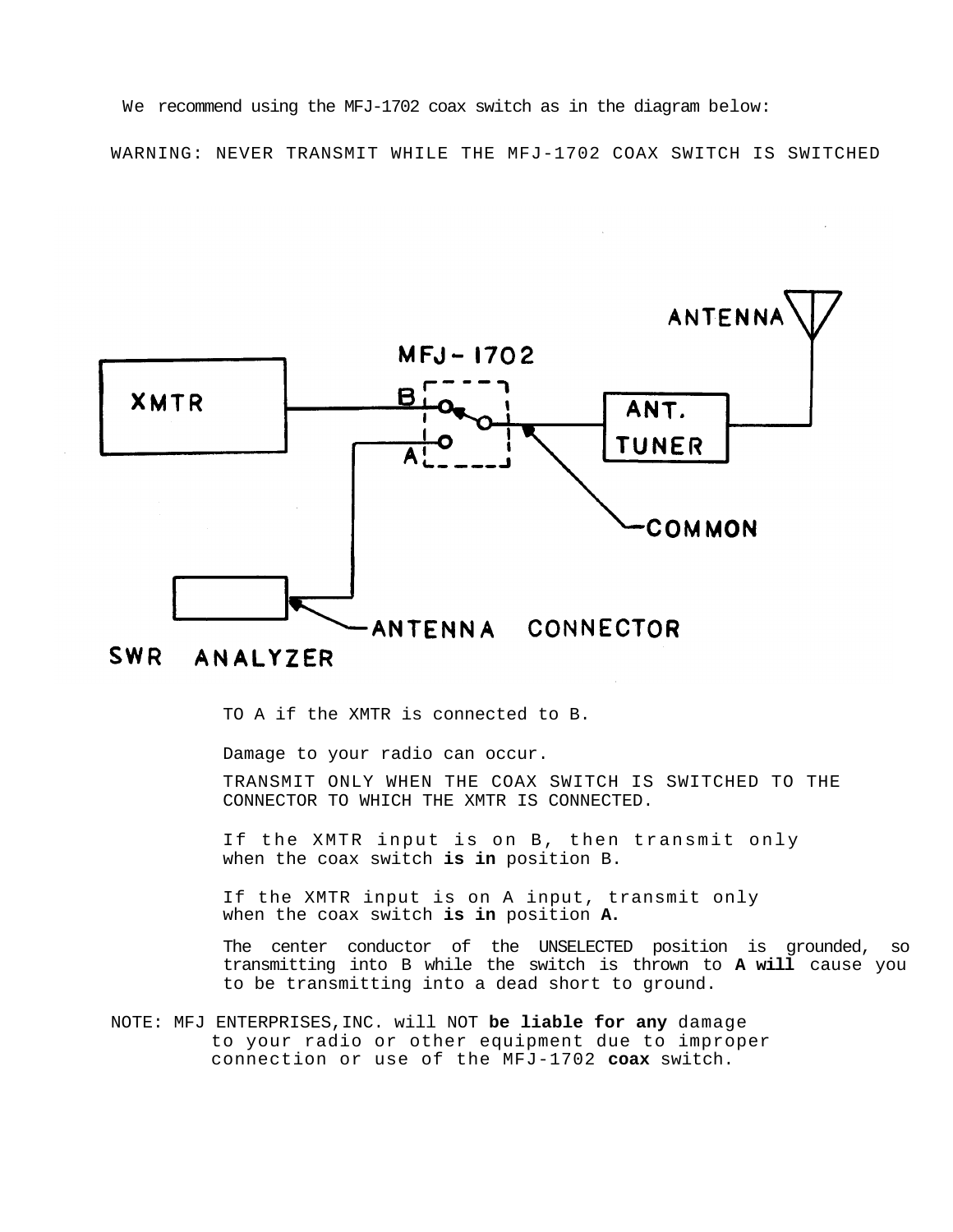#### HOW TO ZERO-BEAT THE MFJ-208 AGAINST THE RECEIVER

The FREQ. OUT port on the MFJ-208 has a sine wave output which can be used to accurately check the frequency at which the MFJ-208 is working.

To zero-beat the 208 against the receiver, loosely couple a wire from the RCA jack (Free. Out) to the antenna connector on your radio.

First, try a small length of wire from the FREQ. OUT connector of the SWR ANALYZER. Just leave it dangling free, not touching the ANTENNA input of the receiver. Place the far end of the wire near the receiver input but do not connect to the input unless you simply cannot hear the signal at all in the receiver. The output of the SWR ANALYZER is high (typically 0 dB). **Damage to some radios may occur with a direct connection, so you assume all risk involved in making a direct connection to your radio.**

Turn the radio on and tune to the frequency in question. For example, if you want to check your 2 meter Yagi on 146 MHz, set the radio for 146.000 MHz. Turn the audio down because the signal coming out of the MFJ-208 is pretty strong.

Adjust the TUNE dial on the MFJ-208 until you start hearing a tone in the radio's speaker. As you turn the TUNE dial, the frequency will start at a very high pitch, then decrease to zero pitch. Where the tone cannot be heard is the "zero beat". That means the radio frequency is set to the exact frequency of the MFJ-208.

Now make a note of where the dial is set to on the MFJ-208 so you can re-set the frequency if you accidentally bump the TUNE control.

You can now disconnect the radio and connect the antenna to the MFJ-208.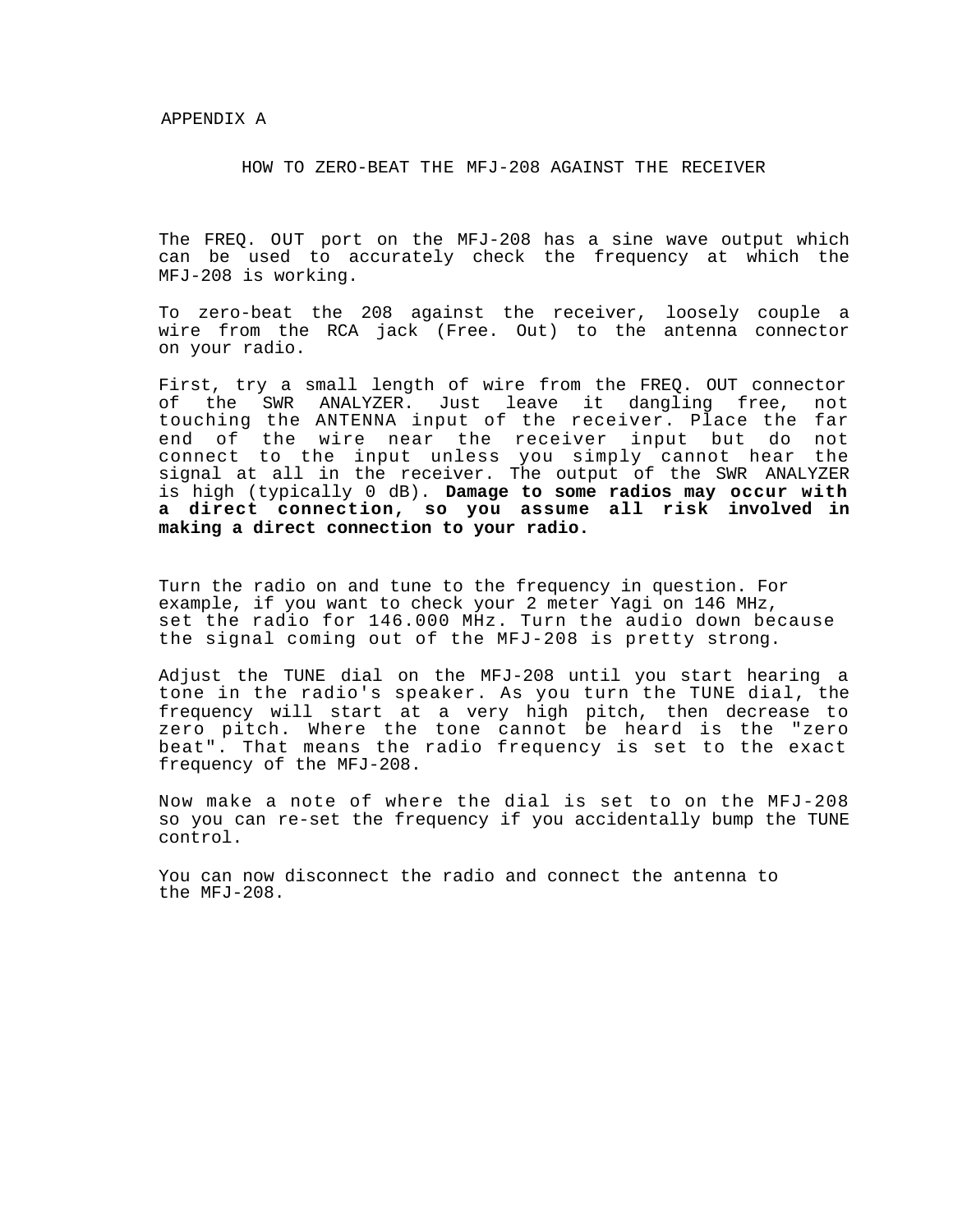

FREQUENCY

# FREQUENCY/SWR PLOTTING CHART

APPENDIX B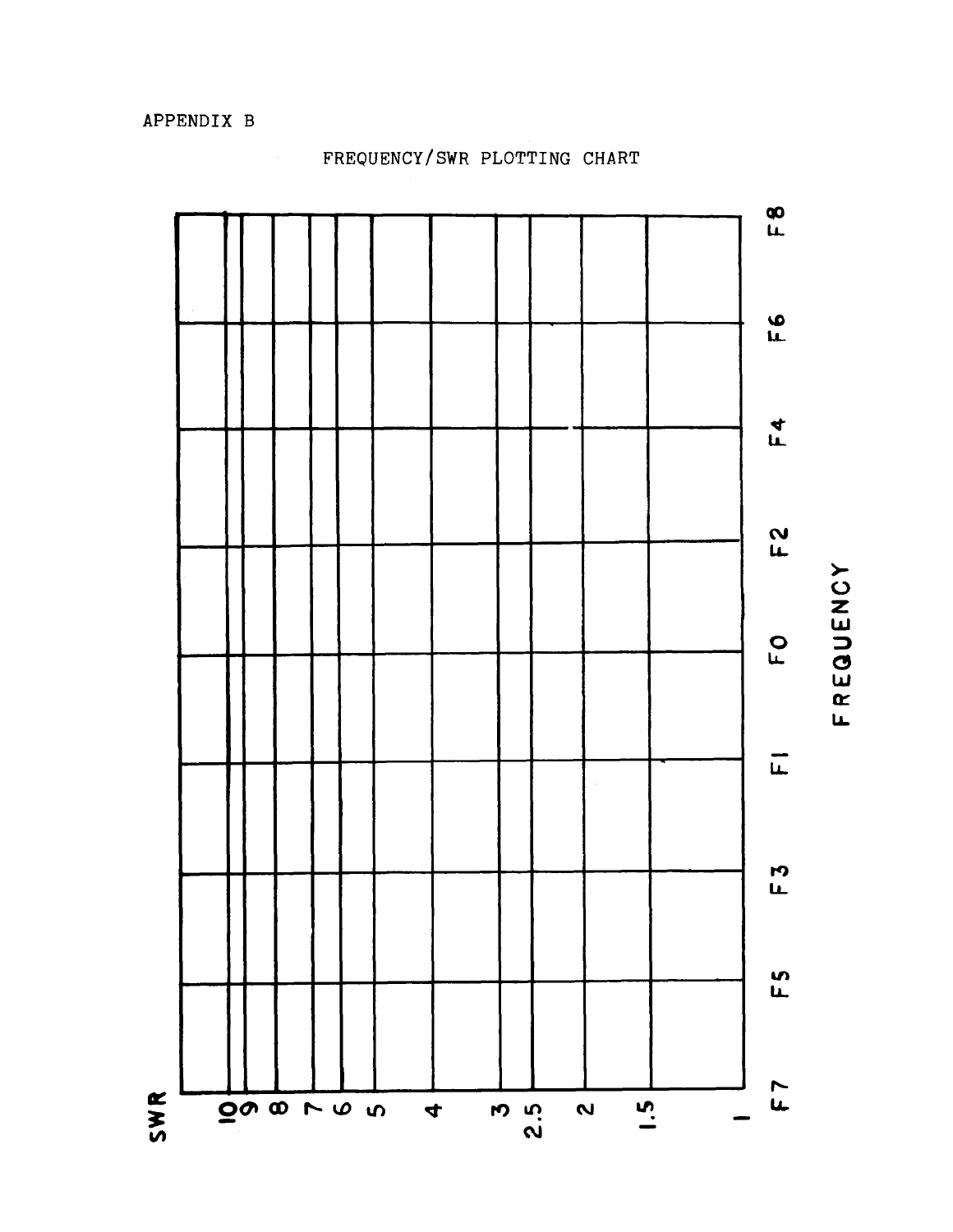APPENDIX C Facts About Transmission Lines and Line Loss.

It is not necessary to connect the MFJ-208 to the antenna directly to determine its SWR. The MFJ-208 should be connected to the input to the transmission line. You do NOT have to know the length in wavelength of your transmission line, but you do need to know the number of feet (or meters) and the loss (in dB) for the length of the transmission line you are using. Using the SWR/Line loss chart below you can readily determine the SWR at the antenna. As you will see, the most important consideration for any antenna system is probably the loss in the transmission line. The less loss, the better. Two important points about transmission lines need to be understood:

- 1. On a LOSSLESS transmission line, the SWR read at the transmitter is the same as the SWR at the antenna. For any line with loss the SWR is greatest at the antenna and minimum at the transmitter.
- 2. Regardless of the losses in the transmission line, if the SWR at the transmitter is 1:1 (due to matching), then the SWR at the antenna is 1:1, but if there is ANY SWR at the input to the transmission line, there is a higher SWR at the antenna (assuming anything but a lossless line). Let's go through a practical example:

Let's say you are using RG-8/U which has a loss of 2.3 dB at 146 MHz per 100 feet. You are using only 50 feet of cable, so your loss when matched at the transmitter is 1.15 dB at 146 MHz.

Go to Figure 3 and find the 1 dB loss line which curves up and to the right.

Now assume you are using the MFJ-208 and find that the lowest SWR you can get on your antenna is 1.5:1.

Follow the 1 dB (1.15 dB is for all practical purposes the same as 1.0 dB) curve down to the point it reads 1.5:1 on the horizontal axis (SWR at transmitter).

Looking at the vertical axis we can see that the point corresponds to an SWR of 1.8:1 on the vertical axis.

Reading this chart correctly tells us that with 50 feet of RG-8/U that has a loss of 2.3 dB per 100 feet at 146 Mhz and a line input SWR of 1.5:1, the SWR at the antenna is 1.8:1.

By the way, the 1.8:1 SWR at the load only adds about .2 dB of loss to the already matched 1.15 dB of loss for a total loss of 1.35 dB. (See ARRL Antenna Book.)